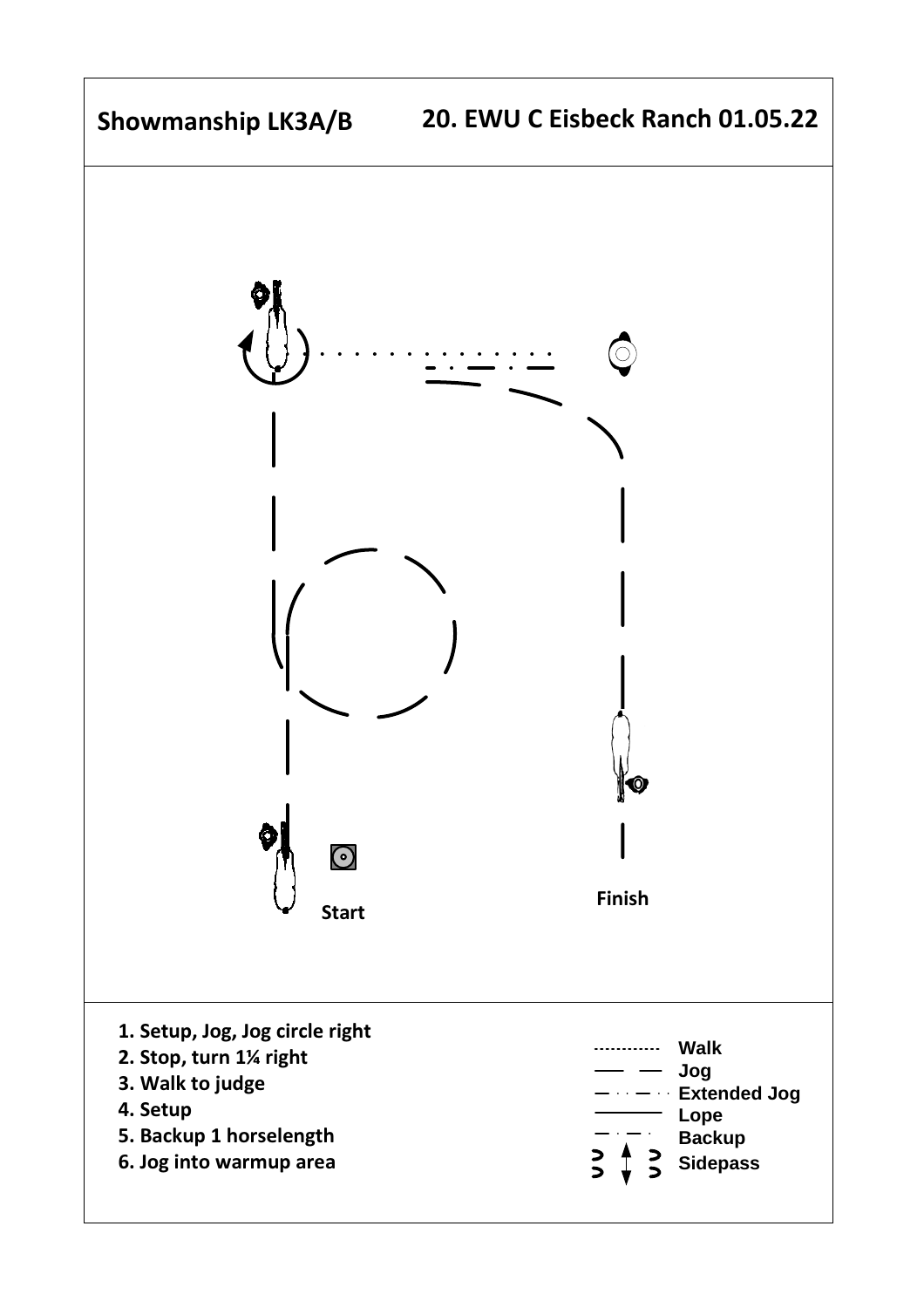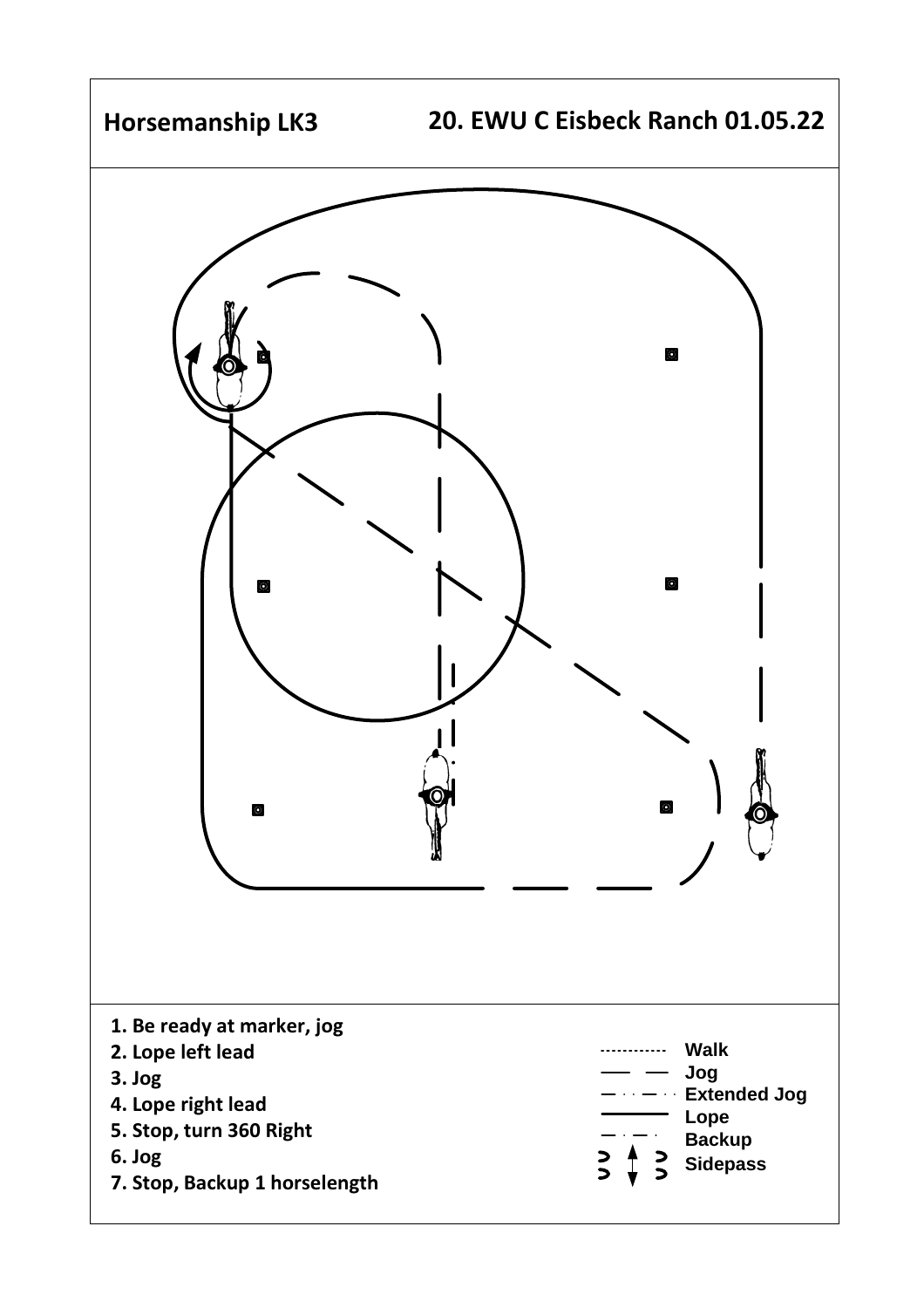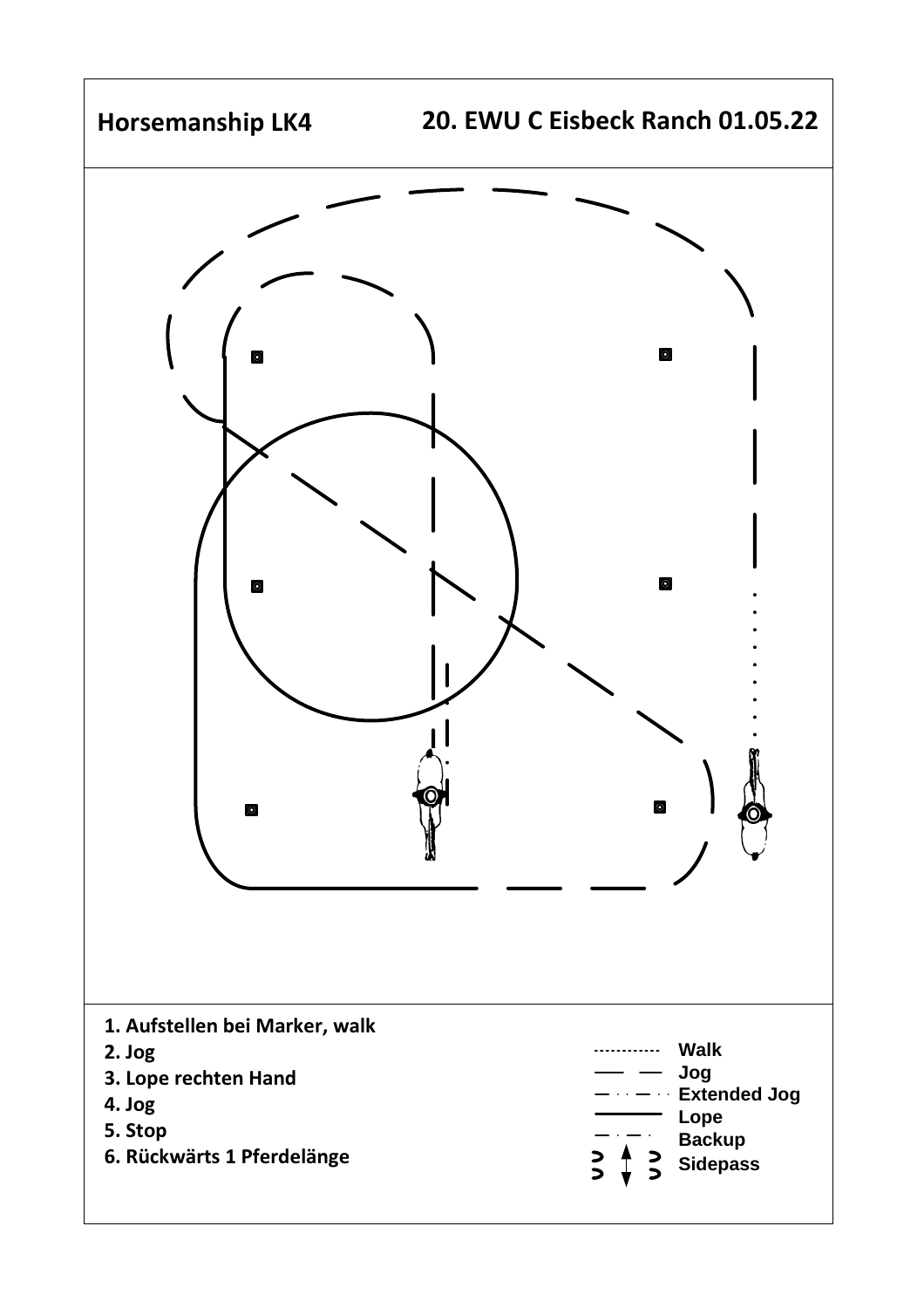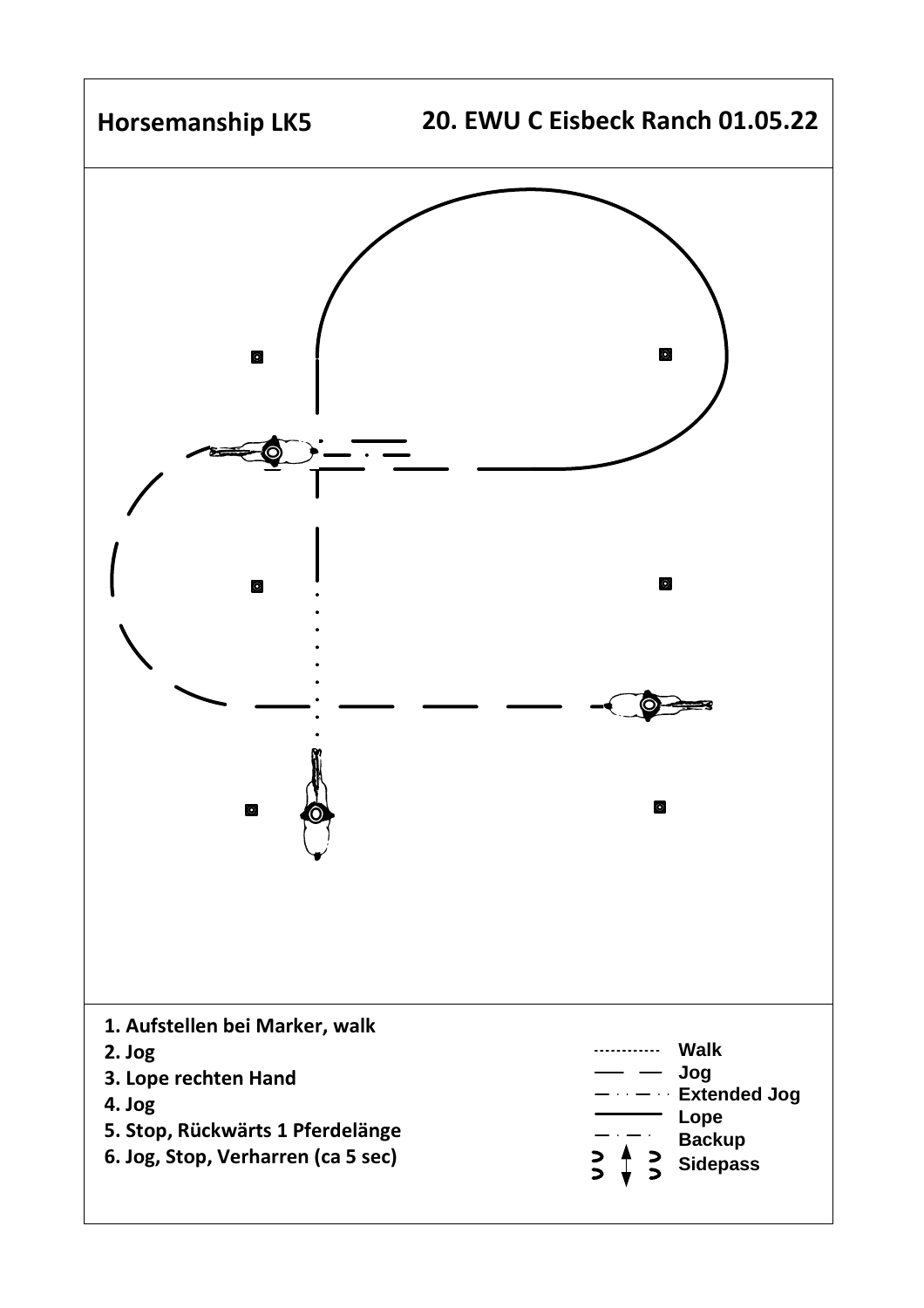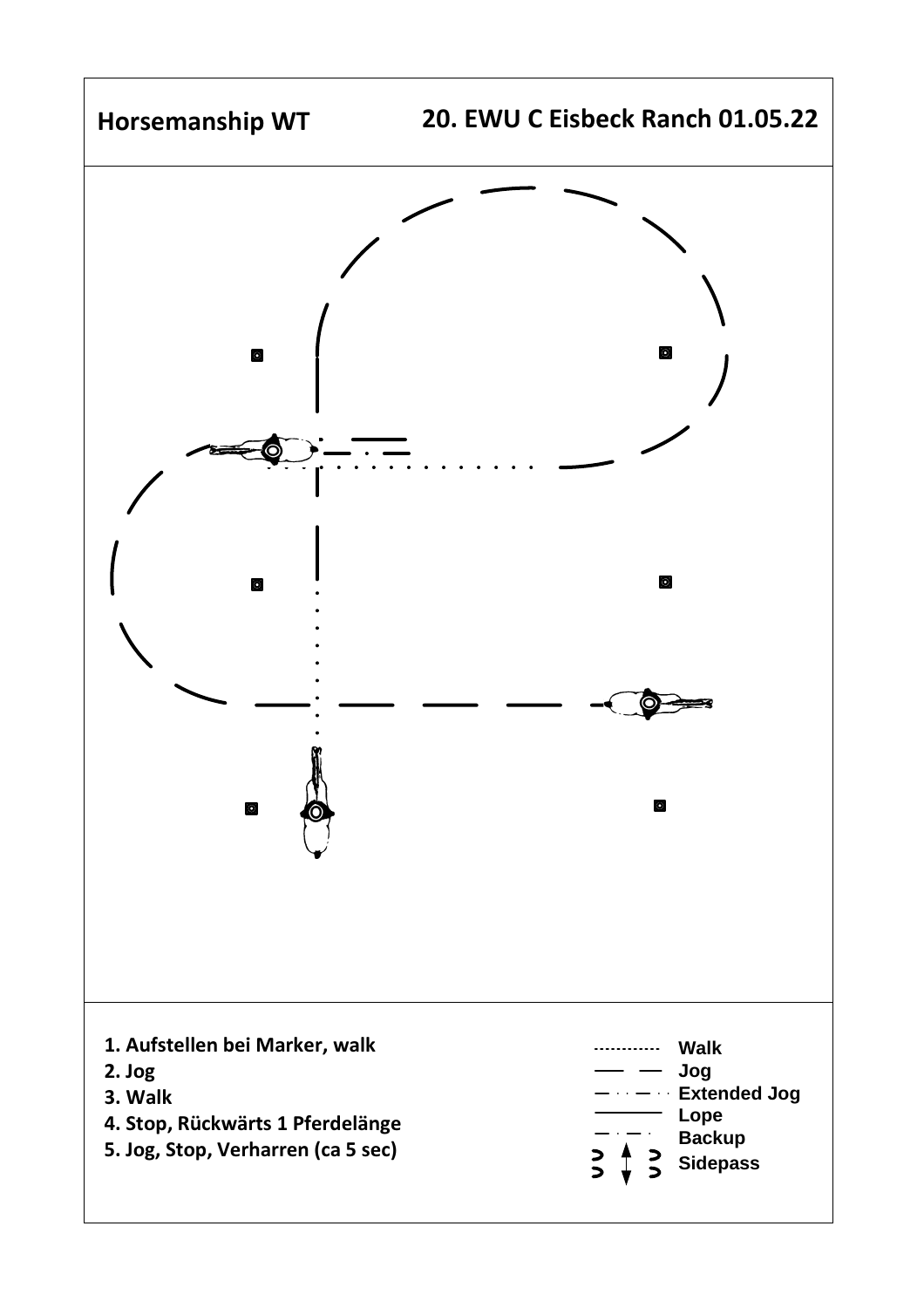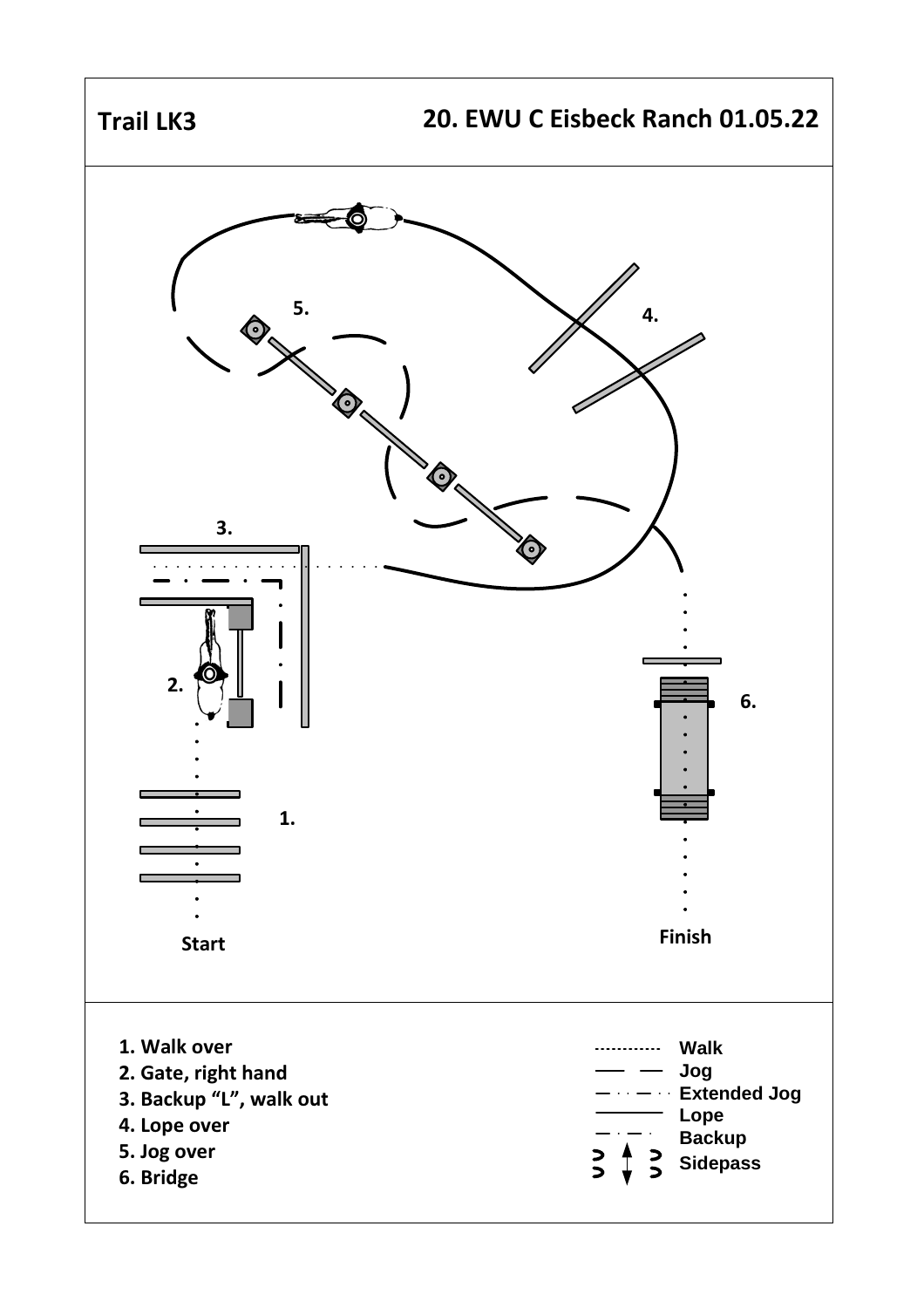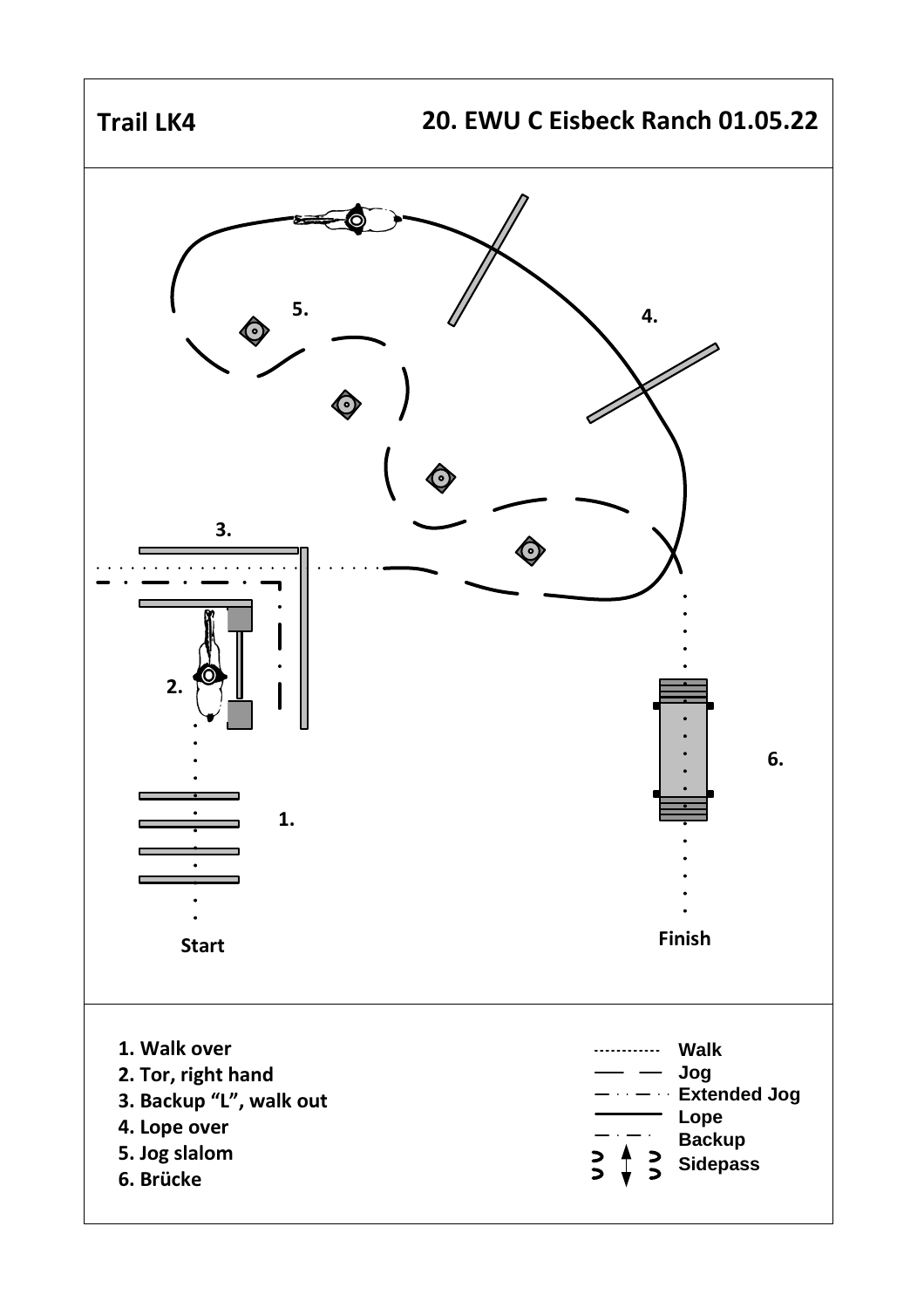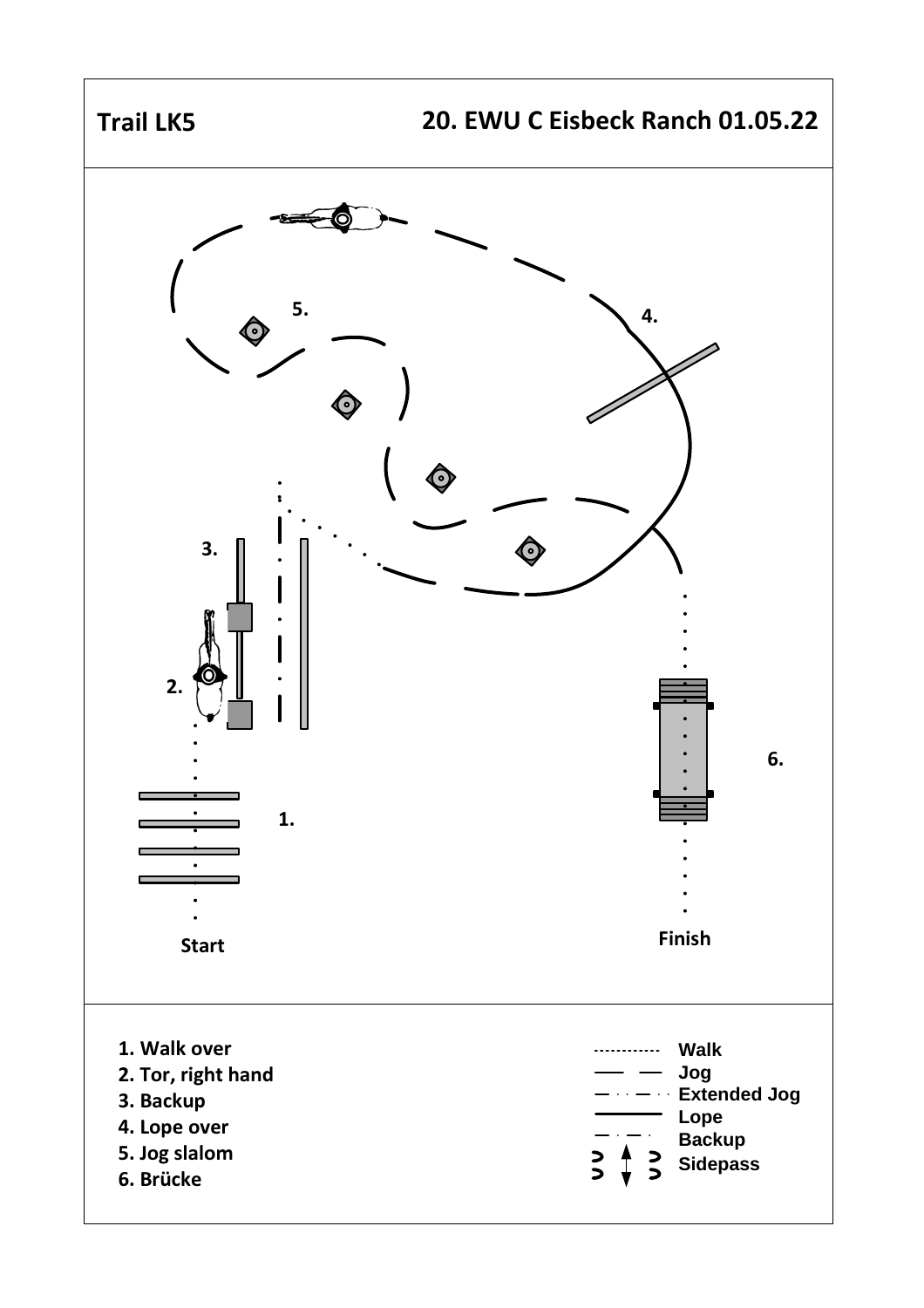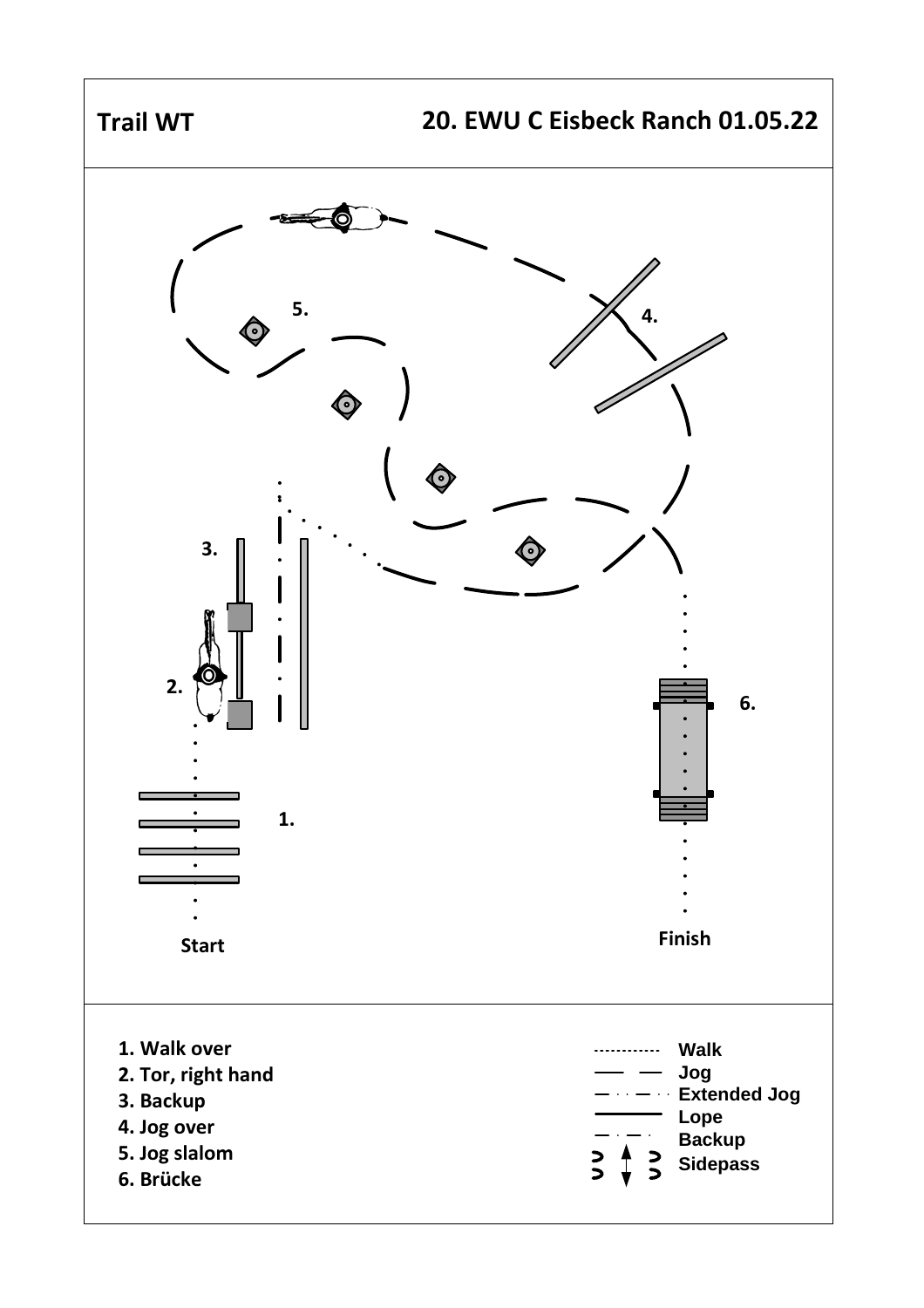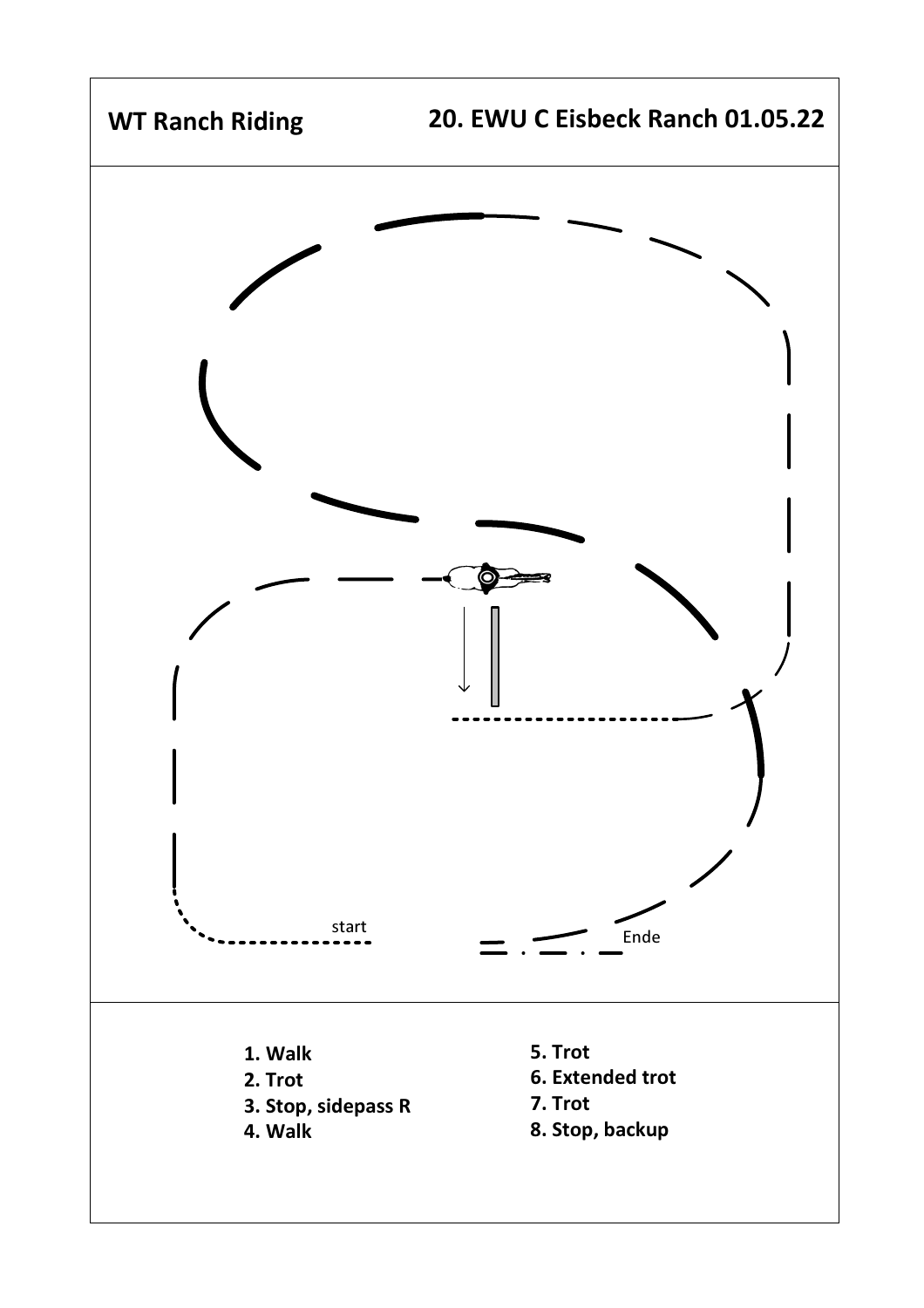Pattern Ranch Riding #18 - Qjun. LK 1/2 LK<sub>3</sub>





Mind. 20 x 40 m

Arenagröße:

- $(1)$  Trot
- (2) Stop, 180° Turns (beide Richtungen)
- (3) Back up
- (4) Linksgalopp
- (5) Extended Lope, lope
- (6) Galoppwechsel (fliegend oder einfach)
- (7) Rechtsgalopp
- (8) Trot, Trot over
- (9) Extended Trot
- (10) Walk, Stop

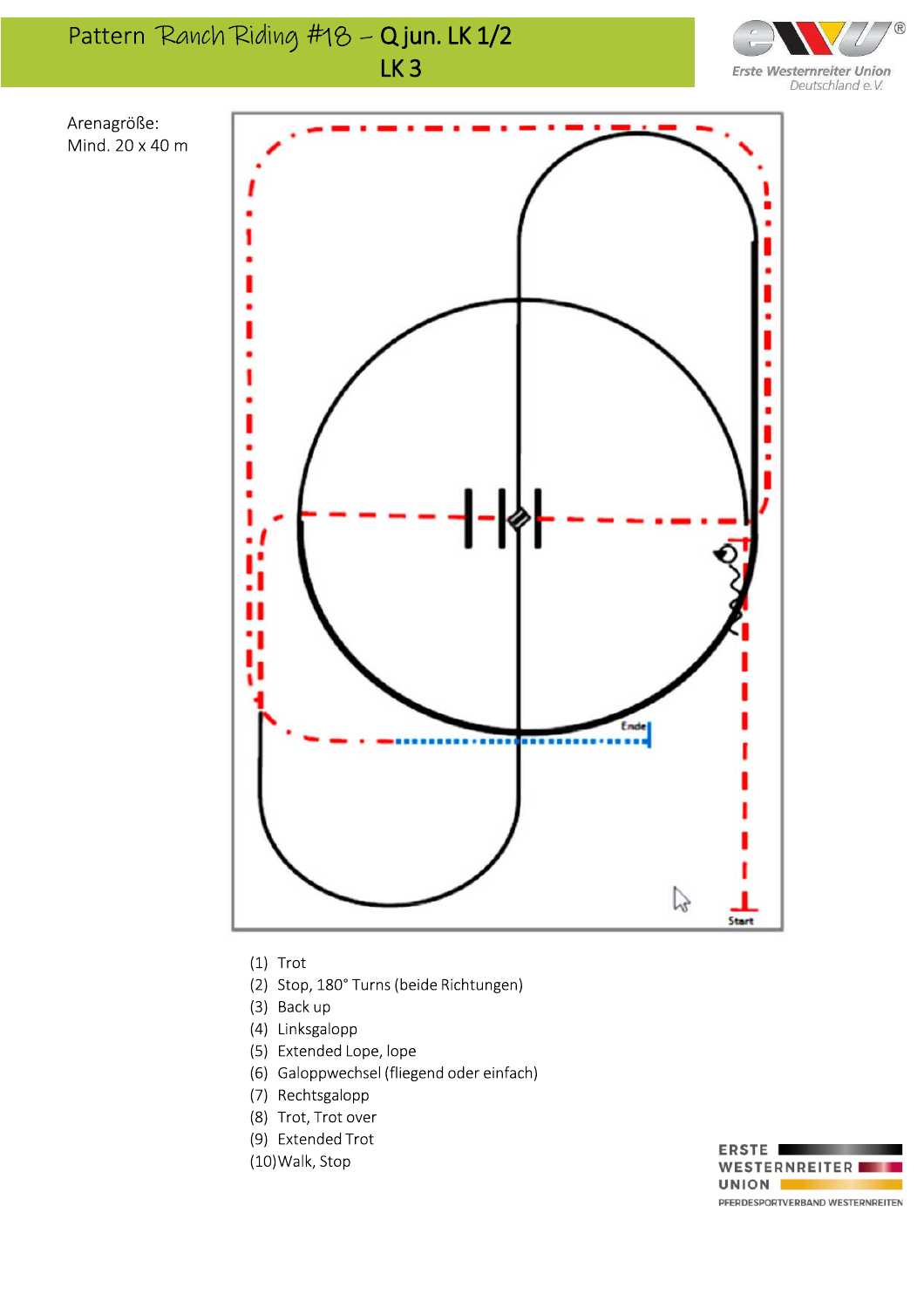



Arenagröße: Mind. 20 x 40 m



 $(1)$  Walk

- (2) Walk over, Walk
- (3) Stop, 360° Turn (rechts oder links)
- (4) Back
- $(5)$  Trot
- (6) Extended Trot, Trot
- (7) Linksgalopp
- (8) Extended Lope, Lope
- $(9)$  Trot
- (10)Rechtsgalopp
- (11)Trot, Stop

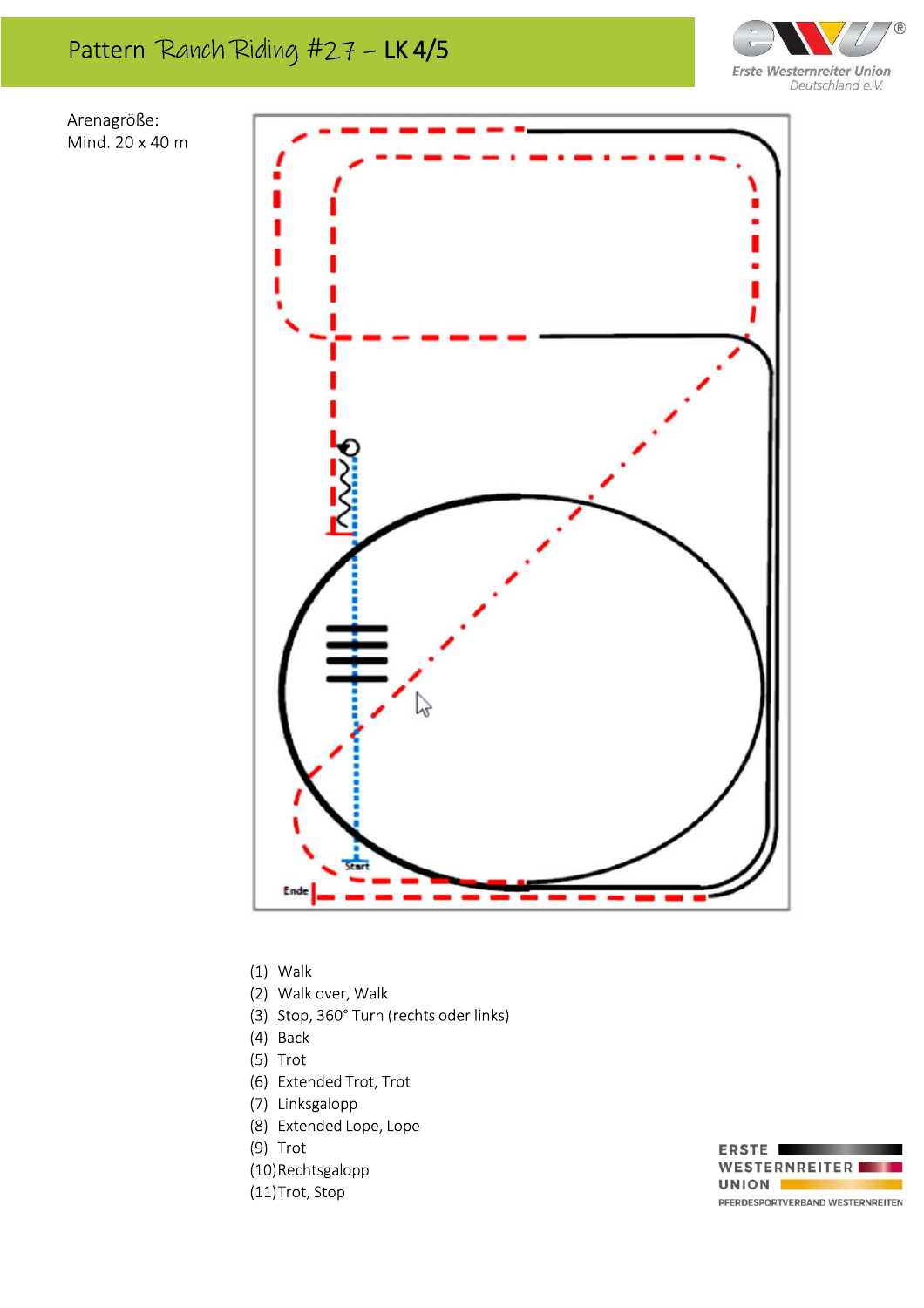

## Western Riding Pattern 6 (für Junior-Pferde)



- 1) Schritt vom Start-Pylon zum ersten Marker, Übergang zum Trab, Trab über die Stange
- 2) Übergang zum Linksgalopp, Galopp an der kurzen Seite
- 3) 1. Galoppwechsel auf der Linie
- 4) 2. Galoppwechsel auf der Linie
- 5) 1. Galoppwechsel mit Seitenwechsel
- 6) 2. Galoppwechsel mit Seitenwechsel
- 7) Galopp über die Stange
- 8) 3. Galoppwechsel mit Seitenwechsel
- 9) 4. Galoppwechsel mit Seitenwechsel
- 10) Mitte der kurzen Seite abwenden, Stop auf Höhe des Mittelmarkers, Rückwärtsrichten